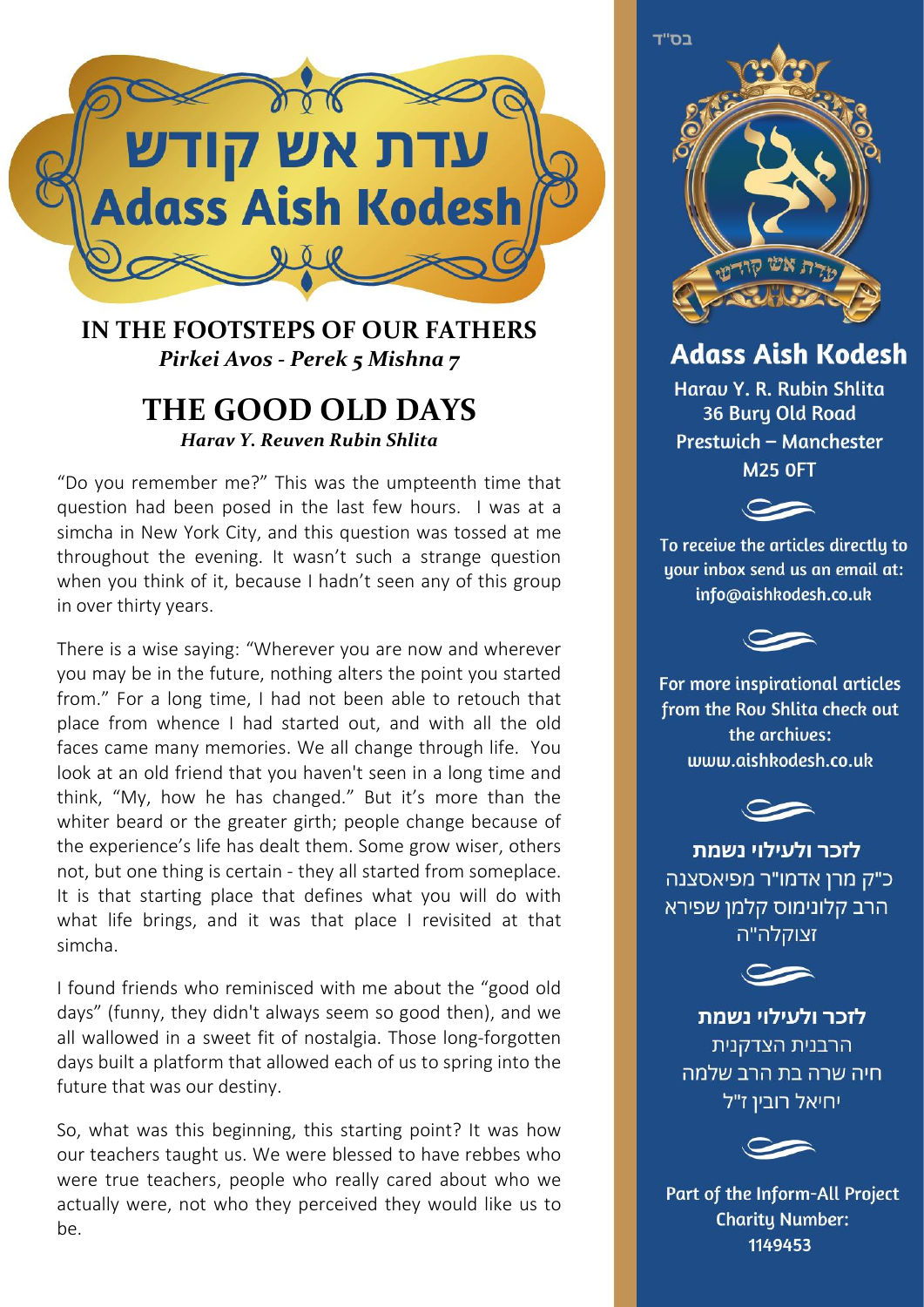This Mishna tells us, "Seven qualities characterise the uncultured man, and seven the wise man." We start with a negative, the uncultured man, or as some translate, the fool, and then we speak of one who is wise. In Hebrew, the word for fool is golem. This means something unfinished, raw, incomplete. When we start off in life, we all are unfinished and raw, needing cultivation. To become wise one needs help, someone who will provide direction.

The mishna then goes on: "The wise man does not speak before one who is greater than him in wisdom and experience." Notice that the Tanna started the mishna by saying that there are seven characteristics of the uncultured person, but when he begins enumerating the qualities he starts with the wise man. We see from this that a teacher (the mishna) should always identify with the positive and what one should do.

There are those who build a Yiddishkeit based on the negative. They tell our young all the things they aren't, everything they can't do or ever be. This is a major mistake. Yiddishkeit must always be given through the wonderment of its positive light.

This was how we were taught. It was the beginning point of everything. A teacher would never say, "This is wrong"; rather, "This is the right way to do it."

As one who was blessed to learn under such great teachers, I look back and realise how special they made each of us feel. A bochur was never a "bad person." Rather, he was told that what he did was wrong, and such actions didn't *pas* (weren't appropriate) for a ben Torah. We were encouraged to reach our utmost, without feeling that our utmost would be seen as less worthy than that of others. There was an accenting of the positive, without losing sight of the harm the negative could bring.

The teaching of the young creates the world that they will inhabit. The number seven used here reminds us of this. Chazal teach us that every individual is an entire world, and just as the world around us was created in seven days, so too, through these seven steps we can create a wise man from the unfinished one we started off with.

There is one thread that binds all these seven attributes together. Let's look at them and see what that strong cord is.

- 1) "The wise man does not speak before one who is greater than him in wisdom and experience."
- 2) "He does not interrupt the speech of his friend."
- 3) "He is not hasty to reply."
- 4) "He asks what is relevant and answers to the point."
- 5) "He speaks of first things first and of last things last."
- 6) "Regarding that which he has not heard, he says, 'I have not heard.'"
- 7) "He acknowledges the truth."

The aspect that is present in each of these steps is that of patience. Becoming a mentsch needs forbearance, and teaching the young needs this all the more. The rashness that typifies the young has to be tempered by example. The wise man doesn't think that his words are all that